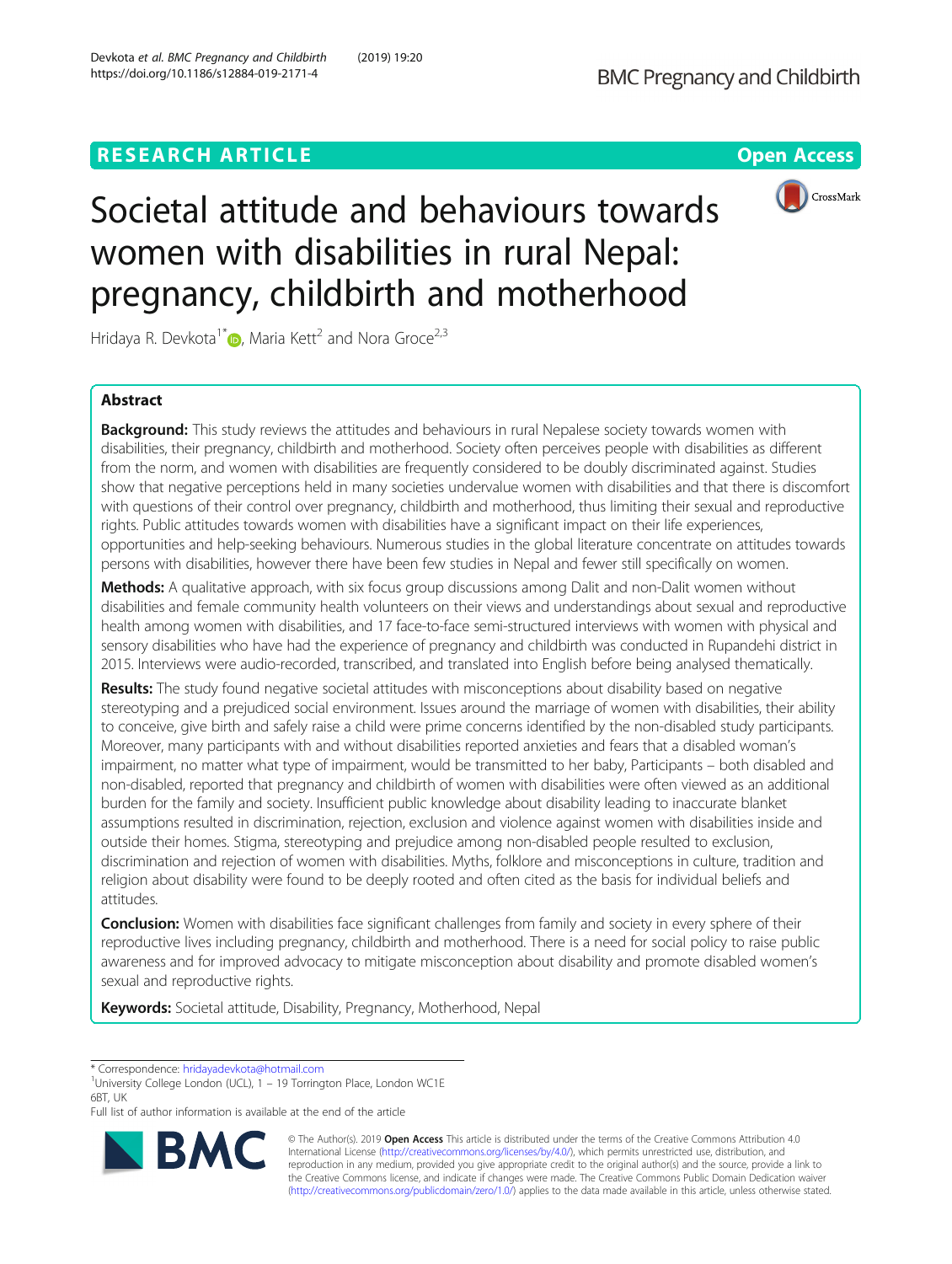## Background

The UN Convention on the Rights of Persons with Disabilities (UNCRPD) Article 1 defines disability as the result of long-term physical, mental, intellectual or sensory impairment, which in interaction with various barriers, restricts the individual's ability to participate in society on an equal basis with others. Disability is not the impairment itself but rather the product of attitudinal and environmental barriers [\[1](#page-11-0)].

WHO estimates that 15% of the global population has a disability. A higher prevalence of disability is reported among women in poor families in low-income countries [[1\]](#page-11-0). The UNCRPD guarantees the sexual and reproductive rights of people with disabilities including their right to marry and have a family [\[2](#page-11-0)]. However, women with disabilities are too often prevented from enjoying these rights in many countries, including Nepal [[3](#page-11-0)–[5](#page-11-0)].

The literature suggests that society continues to undervalue women with disabilities, restricting their fundamental rights, including their sexual and reproductive rights and contributing to exclusionary practices by national governments, policymakers, and civil society. While women with disabilities have the same desire and legitimate right to become mothers as all other women, their childbearing and parenting ability is often brought into question  $[6, 7]$  $[6, 7]$  $[6, 7]$  $[6, 7]$ .

Nepal ratified the UN CRPD in 2010 [\[8](#page-11-0)]. In addition, there is a range of national laws and policies addressing the needs and rights of persons with disabilities [\[9](#page-11-0)], however, many people with disabilities still experience discrimination, denial of their rights and unequal access to basic services [\[5](#page-11-0), [10\]](#page-11-0).

Compounding this, patriarchal societies, such as that found in Nepal, have a strong gender bias favouring men. It is much harder for women with disabilities than their disabled male counterparts to engage in activities such as education, marriage, employment and political participation [[11](#page-11-0), [12](#page-11-0)].

Marriage is an expected cultural practice in Nepalese society, however, studies reveal that it is challenging for women with disabilities to find a marriage partner due to societal misconceptions and assumptions that incorrectly see such women are burdens rather than contributors to families and society  $[6, 11, 13, 14]$  $[6, 11, 13, 14]$  $[6, 11, 13, 14]$  $[6, 11, 13, 14]$  $[6, 11, 13, 14]$  $[6, 11, 13, 14]$  $[6, 11, 13, 14]$  $[6, 11, 13, 14]$  $[6, 11, 13, 14]$ .

## Stigma, stereotype and prejudice

The terms 'stigma' and associated social responses such as prejudice and discrimination are often used interchangeably in the literature. Goffman [[15\]](#page-12-0) identified stigma as a feature that discredits and makes the person experiencing it different from others. This phenomenon is often accompanied by negative stereotyping, rejection, loss of status and discrimination  $[16]$  $[16]$ . A number of factors such as lack of knowledge, superstition, belief systems and fear contribute to stigmatization leading to exclusion of people with disabilities.

In Nepal, as in many cultures, disability has a long history of being perceived negatively as a misfortune caused by the curse of God, or associated with sins in a past life [[17](#page-12-0)–[19](#page-12-0)]. The negative social attitudes and behaviours towards disability are expressed in a number of ways including the exclusion of persons with disabilities from social roles and activities [\[20](#page-12-0)]. Thus, people with disabilities are less likely to have access to education, employment, marriage or to be allowed to participate in political and social events. Feeling uncomfortable with people with disabilities, avoidance and maltreatment are reported as are other forms of the negative attitudes and behaviours [[20](#page-12-0)–[22](#page-12-0)].

Evidence also shows that attitudes towards disability may change over time and differ from person to person and culture to culture [\[20](#page-12-0), [21\]](#page-12-0). Attitudes also differ by type of disability, with those with more visible disabilities often facing greater discrimination and exclusion [[14,](#page-12-0) [20,](#page-12-0) [23\]](#page-12-0).

In this paper, we share findings from a study that focused on public beliefs and attitudes towards disability in rural Nepal with particular reference to the experiences of women with disabilities around sexual and reproductive health, specifically during their pregnancy, childbirth and motherhood.

## **Methods**

The study was conducted in Rupandehi, a southern district of Nepal with a population of 880,196 of which 50.89% are female [\[24](#page-12-0)]. Out of 125 recorded ethnic and indigenous groups in Nepal, the study district population is comprised of upwards of 95 different groups and indigenous inhabitants including 28 sub-groups of Dalits, who are grouped together as a socially and economically disadvantaged caste group and considered untouchables. The majority of people (78%) live in rural villages, though the urban population is growing fast. In terms of caste breakdown by the 2011 census, the study district population was comprised of 25% Janajati (indigenous), 21% Brahmin and Chhetries and 12% Dalit. 1.12% of the district population are reported to have a disability [\[24](#page-12-0)]. The Nepal Human Development Report 2014 reported life expectancy at birth for Nepalese people at 70 years. The national Human Development Indicator (HDI) value is 0.541, while the HDI value for the study district is 0.498 [\[25](#page-12-0)].

The data reported in this paper is extracted from a larger, original study that the authors conducted to investigate maternal healthcare access for disabled and Dalit women in Nepal. The larger study followed the mixed-methods approach by which quantitative and qualitative data were collected simultaneously. The study collected quantitative data using a survey questionnaire while qualitative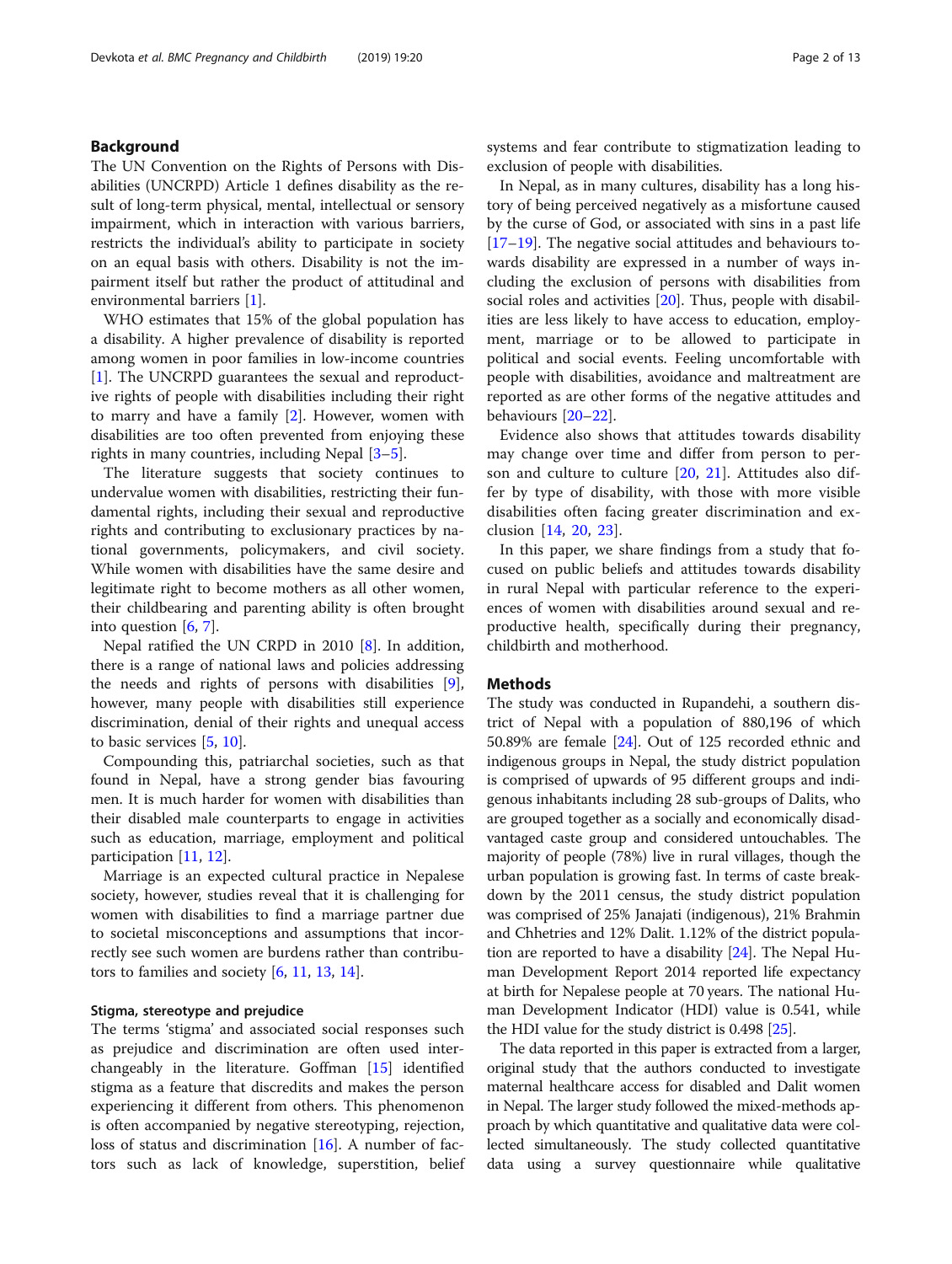in-depth interviews and focus group discussions were conducted to understand the experience of disabled study participants, non-disabled women with a range of social and educational backgrounds from the same communities and the views towards disability of women who serve as Community Health Volunteers. This paper reports the findings from a sub-sample of the qualitative component of this larger study.

Women with disabilities, Dalit and non-Dalit women without disabilities and Female Community Health Volunteers participated in this study. Face-to face semi-structured interviews with 17 women with physical and sensory disabilities and six focus group discussions with women without disabilities in the study district were conducted to ascertain community attitudes towards women with disabilities. Four of the six focus groups were comprised of non-disabled women from the surrounding community selected to represent a range of different ethnic backgrounds and educational levels. The total number of this group was 42 – with groups ranging in size from 10 to 12. An additional two groups of Female Community Health Volunteers, comprising 6 and 8 participants respectively, were chosen with the help of local health facilities.

All participants were purposively selected, and the interviews and discussions were conducted in a natural setting. With the help of local non-government organizations (NGOs) and disabled people's organizations (DPOs) we sampled 19 women with physical, visual, intellectual, speech and hearing disabilities who had experienced pregnancy and childbirth. Two women, one with an intellectual disability and one with a hearing and speech disability were excluded from the interview because of the complexities involved in communication and in assessing mental disability due to the limited knowledge of the study team. An adapted screening tool from the UN Washington Group on Disability Statistics (short set) was used for disability assessment [[26,](#page-12-0) [27\]](#page-12-0). Interviews with women with disabilities were conducted individually in their homes.

The focus group discussions were conducted in four different villages with diverse groups to capture the views from multiple perspectives. To reflect the key social divisions within the area, both Dalit and non-Dalit women (two groups each) were included in the discussions. Dalit are considered 'untouchables' and are at the bottom of the caste hierarchy, constituting about 12% of the district population [[28\]](#page-12-0). Two additional focus group discussions were conducted with the Female Community Health Volunteers to understand their service experience and views towards pregnancy and childbirth in women with disabilities. This was important as they play a key role in delivering basic maternal-child healthcare serve as the first contact at the community level. The number of interviews and focus group discussions were determined by data saturation.

Interview checklists and topic guides were used in conducting in-depth interviews and focus group discussions. The checklists and topic guide for focus group discussions covered participant's beliefs and values concerning disability; views on sexual and reproductive needs and marriage of women with disabilities (with particular focus on pregnancy and childbirth among women with disabilities); and their feelings and levels of comfort around women with disabilities. The interview guide for women with disabilities included questions on their own views and experiences in the family, society and workplace in regards to their disability, marriage, pregnancy and childbirth. The checklist and topic guides were field-tested and the first author, a native Nepali speaker, with the help of two local trained female research assistants, conducted the discussions and interviews.

The role of the research assistant was to obtain consent of participants and to take notes during interviews and discussions. Developing a sustained contact, we fostered a relationship with study participants and encouraged their contribution. Considerable effort was put into maintaining neutrality and balancing the power relationship between the researcher and the participants at all stages of the research process. All interviews and discussions were audio-recorded with the participant's written approval.

After completion of field data collection, we followed a series of steps before the analysis proceeded to the interpretive phase. The first step involved transcribing verbatim all the audio-recordings in Nepali and translation into English which was done by the first author and three other language specialist. Then the first author reviewed all transcripts and the interview notes, reading, rereading and reviewing for overall understanding. Following the framework method developed by Ritchie and Spenser, we then analysed data in five stages: familiarization; identifying a thematic framework; indexing; charting/mapping; and interpretation [[29](#page-12-0)]. To ensure accuracy for inter-rater reliability, a second person, the senior Project Coordinator of the larger study, assisted in conducting the interviews, crosschecked the transcriptions, translations and data coding. At this stage, where no new concepts emerged from the further review and coding of data, we developed sub-themes and grouped together the concepts identified in the text based on their similarities and relationships to develop themes and subthemes (Table [1\)](#page-3-0). The themes and subthemes were then analyzed in relation to the research questions and are described in the following section.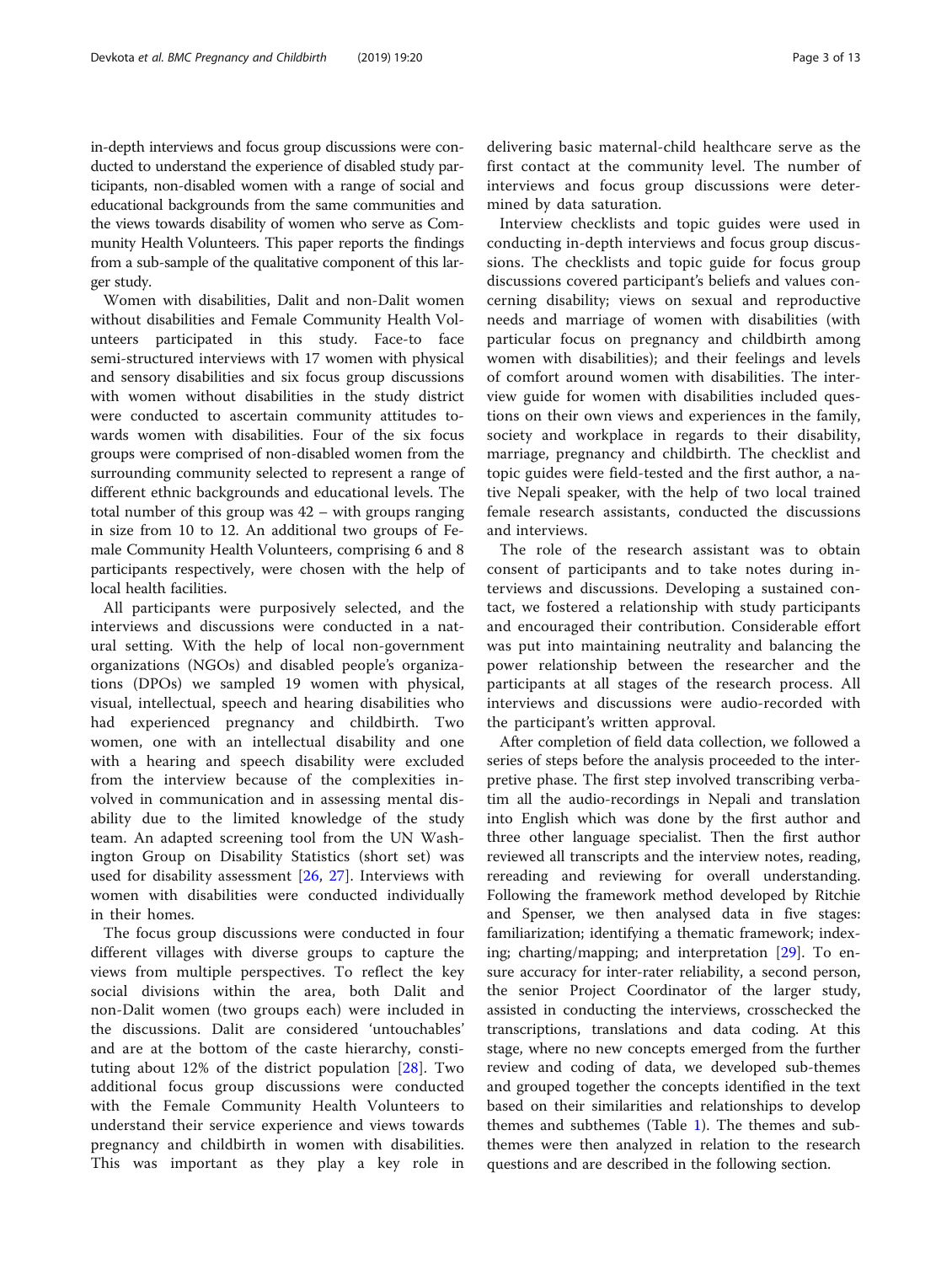## <span id="page-3-0"></span>Table 1 Themes and Sub-themes

| Theme                                                                                          | Sub-theme                                                                                                    |
|------------------------------------------------------------------------------------------------|--------------------------------------------------------------------------------------------------------------|
| Misconception and<br>misunderstanding<br>about disability                                      | - Disability as a symbol of misfortune                                                                       |
|                                                                                                | - Doubts about sexuality and ability to<br>conceive and care                                                 |
|                                                                                                | - Passing on their disability                                                                                |
|                                                                                                | - Disability as their identity                                                                               |
| Neglected/Ignored sexual<br>and reproductive needs<br>and rights of women<br>with disabilities | - Discouragement of disabled women's<br>marriage and family life                                             |
|                                                                                                | - Pregnancy and child birth of women<br>with disability as an additional burden<br>to the family and society |
| Rejection and Exclusion<br>by the family and society                                           | - Rejection of reproductive choice                                                                           |
|                                                                                                | - Exclusion from family decision making<br>and community groups                                              |
| Facing challenges<br>due to powerlessness                                                      | - Discrimination and exploitation                                                                            |
|                                                                                                | - Violence and abuse                                                                                         |
|                                                                                                | - Perceived risk and fear                                                                                    |
| Emotional support                                                                              | - Encouragement from family, neighbours<br>and healthcare providers                                          |
|                                                                                                | - Empathy, love and support; strengths                                                                       |

## **Results**

#### Characteristics of study participants

The sampled study participants consisted of 12 women with physical disability, four with visual disability and one with a hearing and speech disability. The majority [\[12](#page-11-0)] of the participants were non-Dalit while five were Dalits. The ages of these women ranged between 23 and 35 years. All women were married and had personal experience of pregnancy and childbirth. Less than half (seven) reported that they found partners themselves. Over one-third of women had no formal education while four women had some college education.

## Misconception and misunderstanding about disability

Participants who had disabilities reported that their disabilities were regularly regarded by others as a misfortune, and they frequently encountered inappropriate behaviour from neighbours and society. Women with disabilities reported being regularly humiliated, stigmatized and negatively stereotyped.

A woman with a physical disability expressed her frustration about how the community treats her due to their misconceptions about disability:

If somebody is going out and meets a person with disabilities, they say  $-$  it is bad luck, I saw the face of a disabled….. We are blamed if they are unsuccessful in work; this is the kind of discrimination we are facing. If we participate in

any ceremonies and weddings, they say, 'Why did she come here? Everybody will see her and some bad things may happen.

- A Dalit woman with physical disabilities

Another woman with a visual disability stated:

There was an incident during my first baby. It was during "Teej festival" (Festival of Women) when I had gone to a fair. My baby was three and half months old. A woman there said that it was pathetic to see a blind person having children. I did not recognize the woman, but I got very angry. Why did I have to be a character of sympathy when everything was normal? Had the baby been in pain or had it been crying, such comment would be meaningful. I returned home without going around.

- A non-Dalit woman with visual disabilities

Participants from disabled and non-disabled focus groups reported that folk beliefs about the sexual desires and reproductive capability of women with disabilities persist and that their sexual well-being is often neglected. In Nepali culture, women do not openly talk about sex and sexuality; however, as non-disabled focus groups were 'female-only', discussions about these topics was more open. The participants in focus group discussions, none of whom had disabilities, stated that due to cultural and social mores their families and neighbours regularly spoke negatively about sexual desire and ability to conceive for women with disabilities. Only one non-disabled focus group participant raised the issues of rights and argued that people with disabilities have the right to have children. Many focus group participants agreed that people with disabilities have the same desires as people without disabilities. However, not everyone agreed. As one educated participant with a physical disability in her in-depth interview recalled, her own grandmother-in-law was suspicious about her ability to conceive:

We had a grandmother here but it's been about 2 years since she died; she used to keep on asking if I would have the baby so I guess she might have had that feeling. After 6 months of her dying, I became pregnant. - A non-Dalit woman with physical disabilities

When asked about adult relationships and intimacy, almost all the focus group discussion participants without disabilities stated that women with disabilities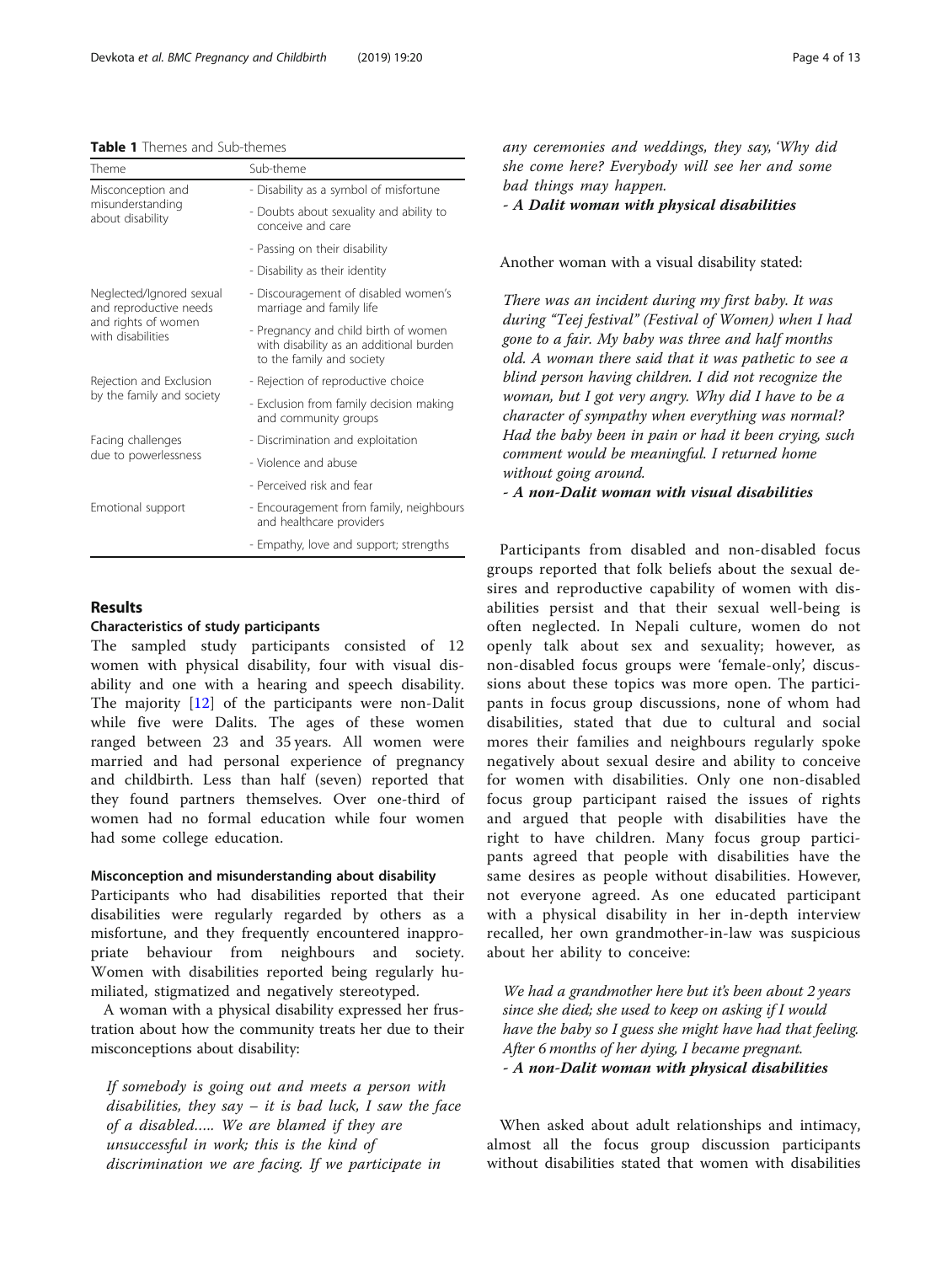can have relationships, become pregnant and give birth, but that they would not be capable (had no ability) of caring for and rearing a baby. Some of the women with disabilities reported that their parents did not understand their emotional and sexual needs and never talked to them about marriage.

Many of the focus group discussion participants believed that emotions and desires about sexuality and pregnancy for women with disabilities are the same as for women without disabilities. As two of the focus group discussants noted:

I think that the desire for sexuality is the same for people with disabilities and people without disabilities but there are differences in problems and difficulties. - FGD/non-Dalit Women

…..of course they want to have a baby. Every woman wants to have a baby. People think that after having a baby, it will grow up and support. He will earn and feed the family later. - (FGD/Dalit Women

Other focus group participants reported that people in the community have both positive and negative views towards pregnancy, childbirth and motherhood for women with disabilities:

All people will not have the similar thoughts; some views in a negative sense and disgust; some say that she needs help for herself and how she rears the baby and some others show their sympathy. - FGD/Non-Dalit women

In a focus group discussion of female community health volunteers, one woman added an additional cultural interpretation. The meaning of giving birth, she said, for a mother is to be satisfied with all senses. If a mother cannot see the baby, hear the baby cry or play with them, then what would be the point of having a baby:

If they are blind, then it will be difficult. If they give birth, there will be a problem. Who will take care of the child? If they cannot hear the baby's cry, then what is the meaning of giving birth? It will be really difficult… - FGD/Female Community Health Volunteers

One participant with visual disabilities expressed her disappointment that even after demonstrating her ability doing all household chores, some family and neighbours doubted her ability to care for a baby:

I did hear such comments and doubt on how I would take care of a baby when I myself could not see. But they had seen me doing all the household chores. So people had mixed opinion; some said I would take proper care whereas the others said I would not. - A non-Dalit woman with visual disabilities

Another widely held belief is that a mother's disability will usually be passed on to her baby. This was found to be a primary reason for negative attitudes among people without disabilities towards marriage and pregnancy in women with disabilities. Women with disabilities were often counselled not to marry or were not considered acceptable marriage partners because of this misconception. Some FGD participants firmly believed that the baby and subsequent generations would inherit any disability present in the mother, others disagreed. Few participants, however, demonstrated any knowledge of the fact that some types of disabilities were congenital and many others were not. As one participant noted:

They should not give birth. The baby might also have a disability due to the disability of mother, so it is risky.

- FGD/Dalit Women

One participant with visual disabilities expressed her frustration that this belief often discourages her from becoming pregnant:

People say disability is often hereditary. Since both of us were blind, everyone thought our life would be complicated with a baby. Some of the neighbours said we should not have planned for a baby and most suggested it would have been better if we had used family planning devices. I used to say to my neighbours that not all disability is hereditary; some could be and some not; whatever happens we will see....

- A non-Dalit woman with visual disabilities

The study participants reported that disability is the concern of the whole family, with society stigmatizing non-disabled family members as well and that this often complicates their own marriages and relationships. As one participant with visual disabilities stated: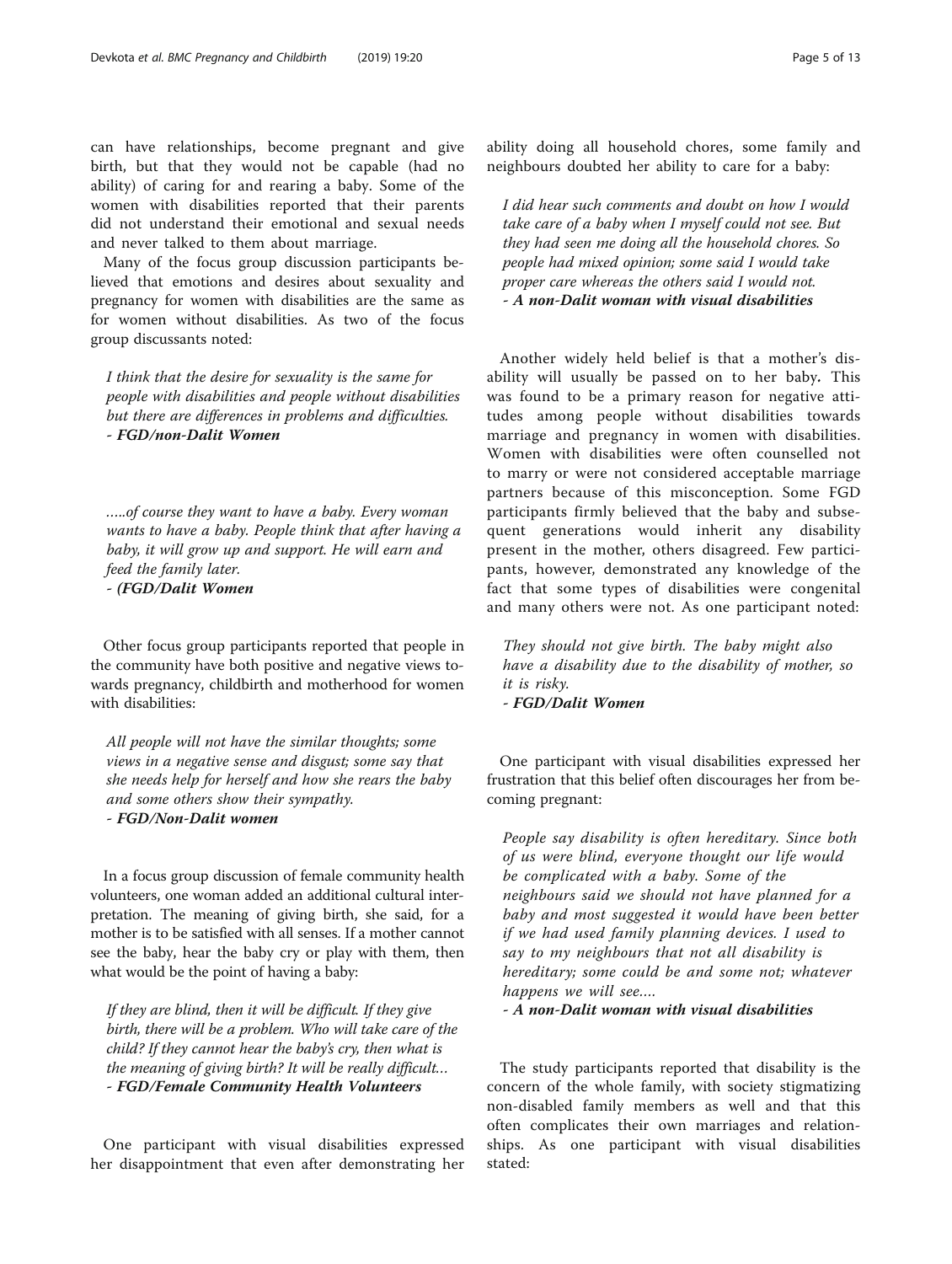When there is a person with disability at home, everything gets connected to him/her. For example, I am a blind person in my home, so when my elder brother was getting married, the issue of looking after me was raised by many. Also, people tend to think the baby to be born in the house will also be blind, people think it is heredity…. People often looked at the eyes of my brother's children; so it is obvious that they would talk about our baby.

- A non-Dalit woman with visual disabilities

Societal and cultural beliefs exert a strong influence upon individuals, creating doubts and fears even if the individual is educated. For example, a well-educated participant with physical disabilities who did not initially believe her disability would be inherited, later developed doubts after talking to her neighbours:

I had a fear that my baby would have the same disabilities as me when I heard things from the society. Because of the belief that we have in society, I had doubts in my mind. - A non-Dalit woman with physical disabilities

Some Dalit women without disabilities in the focus group discussion argued that all babies born to parents with disabilities do not acquire disability:

…. they may have normal children. There are examples that the deaf have very clever children. Both the mother and father are deaf but their children are talent. In some cases, there could be heredity. - FGD/non-Dalit Women

Negative attitudes were also expressed in relation to identity. Many of the women with disabilities reported that on many occasions as a child, they were not given a name at all, but just referred to as their disability (i.e. the blind girl, and lame one). In the eyes of others, their identity was their disability. Many reported that they found this humiliating and an assault on their individual identity.

## Neglected or ignored sexual and reproductive needs and the rights of women with disabilities

Marriage between people with and without disabilities was often not easy. The study participants – both non-disabled and disabled - reported that marriage of a woman with disabilities is a complex issue. Factors include benevolent protection from parents who fear that another family would not treat their daughter properly; fear from the paternal family that the woman with disabilities would not be "good enough" for their son and would prompt malicious gossip; fear about conception, childcare and domestic responsibilities. Some FGD participants expressed the view that people with disabilities should be paired off with other people with disabilities.

Interestingly, the majority of the women with disabilities interviewed were married to male partners with disabilities. In addition, most of them had chosen their partner, as opposed to having an arranged marriage. This was in stark contrast to the social practices in the study area, where arranged marriages remain the norm. These participants reported that their families had not considered arranging a marriage for them; therefore, they had sought a partner of their own and lived separately from the extended family.

A smaller number of the participants with disabilities reported that their family members were positive and helpful about their marriage and pregnancy. A woman with visual disabilities reported that her mother-in-law and other family members regularly reassured her, saying that her husband with visual disabilities would be able to create a happy life for them:

Even my mother-in-law used to say that my husband would keep me happy no matter what, so she often told me not to worry. Even my great-mother-in-law was supportive and so were other family members. - A non-Dalit woman with visual disabilities

A few of the study participants with disabilities were women who had married a man without disabilities. They reported that their partners had married them expecting to acquire their parent's property as part of the dowry, which was an incentive for the marriage. However, they reported that these arrangements had not often succeeded, with further disputes concerning terms of the inheritance between the families, and subsequent breakdown of the relationship in many cases. One of the participants with disabilities, whose parents had bequeathed their property to her and who had married a man without disabilities described her experience:

My husband had been asking for this property to convert to his name but I didn't agree. Then he started torturing me. I could not live together with him and I was separated. It has been around 2 to 3 years now since we separated.

#### - A non-Dalit woman with physical disabilities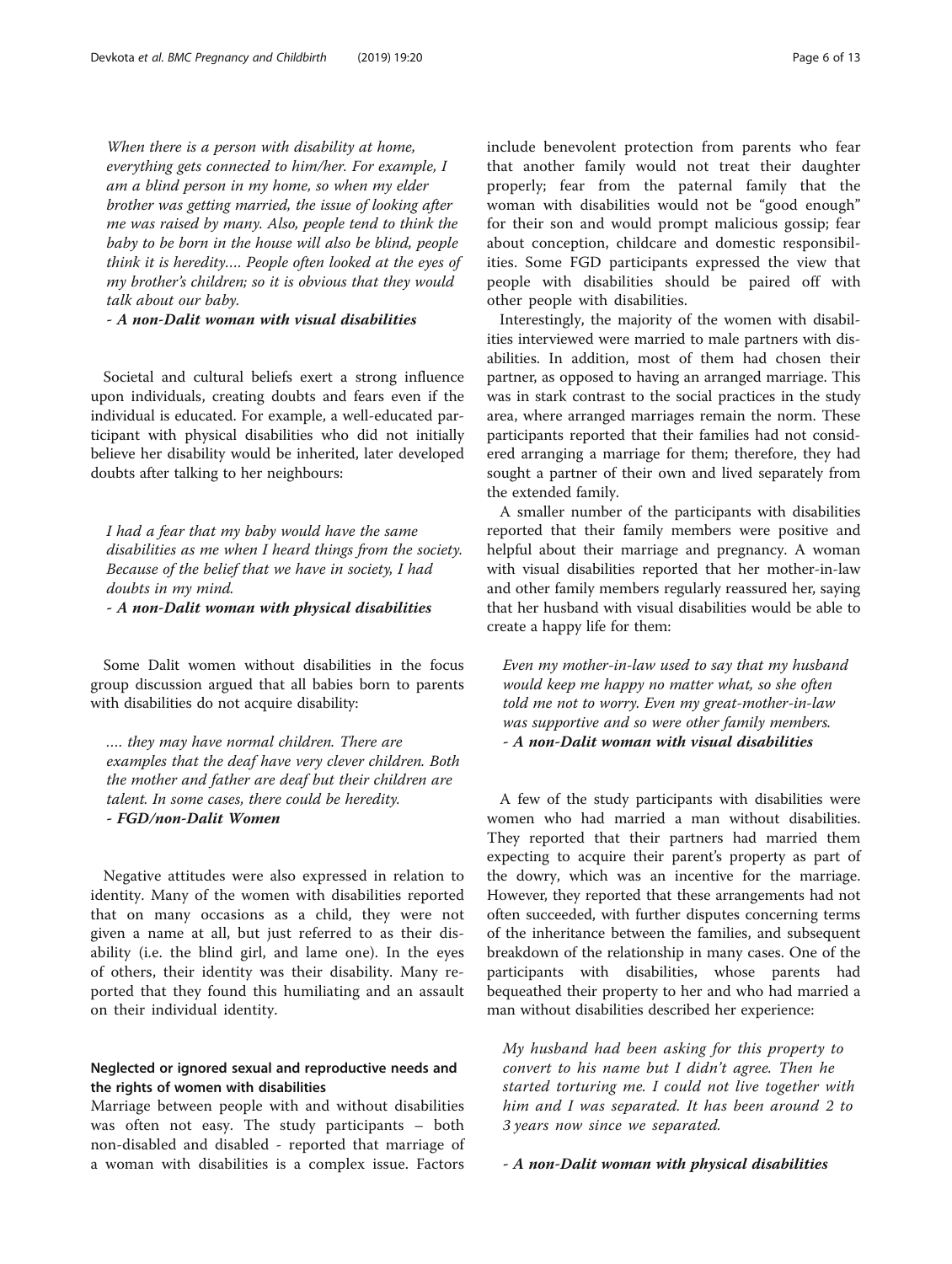The study found that many families and neighbours perceived pregnancy and childbirth in a woman with disabilities as an additional burden:

It would be difficult if a woman with mobility problem (disabilities) gives birth. In such cases, it is better not to give birth. If the woman cannot take care of the baby, it would be difficult to those for giving birth as well. They will also have difficulty to care and rear the child. If she is blind or only the mobility disabled, she should give birth even for her own future support. It would be better to give birth as per the individual's physical ability.

- FGD/Non-Dalit women

It would be as per the situation. Some love them and care more. But if they have given birth even with their severe type of disability, then the family or neighbours may perhaps look negatively and may feel disgust. - FGD/Non-Dalit women

It was found that women with disabilities faced enormous pressure from society's negative attitudes about their pregnancy and childbirth. On many occasions, women with disabilities being interviewed for this project stated that they themselves felt guilty and a burden, and faced discouragement in all aspects of life. Many respondents with disabilities reported that their family, particularly their mother-in-law, was not helpful during their pregnancies. However, after the baby was born, mothers reported that most mothers-in-laws welcomed their new grandchild:

Relatives and society view us as a burden to them and they think they have to look after us throughout their life. This opinion is prevalent in every person of the society. They think a blind person is incapable of doing every kind of thing. Maybe some people with visual disabilities do not get married because they do not want to. Nevertheless, people think they did not get married because of their blindness, nobody understands that even blind people have choices in life. Such things make us feel really bad.

- A non-Dalit woman with visual disabilities

Another Dalit participant with physical disabilities stated that she often came across negative reactions from her neighbours. She would not be invited to

neighbour's functions, as they considered her disability a burden, saying:

…..why invite people with disabilities to the ceremony, instead of getting help from them. We have to care for them…they cannot do anything….they come, sit and only talk ……they are not helpful…. - A Dalit woman with physical disabilities

The same participant recalled that she faced more trouble from her family than from the neighbours during her pregnancy and childbirth. She reported that her mother-in-law was negative and totally unhelpful when she was pregnant, so much so that her husband brought her back to her own parents' home for the delivery:

Other family members said, 'We should feed her and take care of her child too, let her stay there.' My mother-in-law said,' If I had given birth to you, I would care for you', so I stayed 5–6 months with my mother. Nobody came from my husband's family to bring me back from my maternal home. When my baby started to crawl, my husband came to bring me back, without the permission of his mother. My mother said, 'I will not send my daughter if you cannot take care of her. I will care for her whatever I can.'

She further described the fact that her sister and mother were supportive, cared for and counselled her, keeping her with them during her pregnancy and childbirth, while she was being badly treated by her mother-in-law:

My mother…she tried to convince me that many people (who have disability) do not get married, but you are lucky so you got married…. who could have known that your new family members would not care for you after marriage……. Sometimes I thought to commit suicide by taking poison even after conceiving.

- A Dalit woman with physical disabilities

In Nepal, mothers-in-law have a powerful influence over their sons' attitudes. As the woman above continued:

I felt bad…I had given birth to a child that had added more trouble…I was tolerating the rudeness and bad behaviour while I was alone….but after having the baby, I had the additional responsibility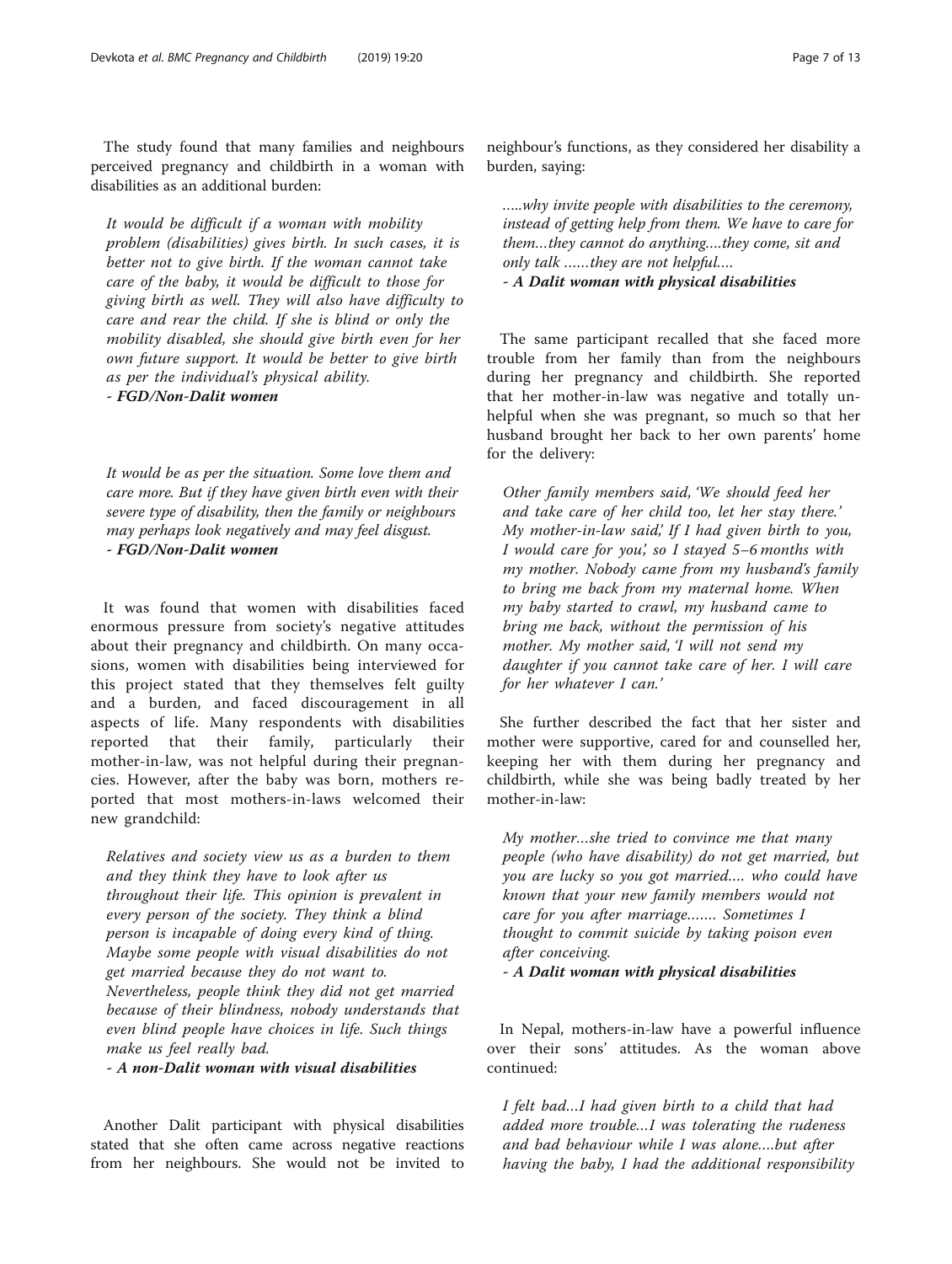to care for the baby. Nobody would marry me as well….I had pain and became restless by thinking all this. Somebody had talked to my husband so he came to take me back with him. - A Dalit woman with physical disabilities

Some participants said that having a child was part of a strategy to ensure future support for people with disabilities as a parent.

## Rejection and exclusion by the family and society

As noted above, the study found that families of women with disabilities in the study population commonly denied the rights of women with disabilities to marry or have children in the first place. The reasons included family prestige, over-protection by the parents, lack of understanding about disability and the reproductive needs of people with disabilities, and misconceptions created by stereotyping and prejudice, including around the fear of inheritance of the disability, as noted earlier.

A Dalit woman with physical disabilities stated that her husband was blamed for marrying her and excluded for several years by his parents and relatives:

They did not talk to me and my husband for a year. They had scolded so much saying he should have searched (for) a non-disabled woman, why did he marry me….. they said I cannot plant paddy, cannot do other works, why he married with such a woman? They did not speak for a year with him too. Later they said to him that 'It was your fate, you did not follow what I said but married such (a person)'. But earlier they used to scorn us saying he would not have a child by marrying a woman with disabilities. - A Dalit woman with physical disabilities

Another participant with visual disabilities had a similar story. She chose her partner with visual disabilities herself and their marriage was initially rejected by the husband's family until it was clear the child had not inherited their blindness:

With the first child, the problem was that we had not been accepted by our home/ family as we got married ourselves. Moreover, people thought that our babies would also be blind. Only when they realized that the baby could see, then only was I taken home along with the baby. They bought a separate home in Bhairahawa and kept us there. Now it is different, we have very good relation

with other family members. Earlier it was very difficult. - A non-Dalit woman with visual disabilities

Women with disabilities were asked about their involvement in major family decisions and attendance at neighbour's functions to understand their inclusion within as well as beyond the family. Few participants reported involvement in their family decision-making. The majority of respondents with disabilities also reported that they were not involved in the women's groups. Some who had been part of women's groups reported that they felt discriminated against, disdained or considered inferior, prompting many to leave such groups. One participant reported that the group specifically doubted her ability to make monthly savings contributions and did not invite her to become a member:

What should I say why they don't call when the neighbours go there. That is why I don't feel like going there and I will not go there…They might have the thought 'How will I get money to be in the group'.

- A non-Dalit woman with physical disabilities

It was also apparent that many communities excluded women with disabilities from participating in ceremonies and rituals, considering their presence bad luck. One of the participants reported:

Some people say it is unfortunate if they see us; some do not like us to be present in ceremonies and rituals considering us as a symbol of bad luck. If I go somewhere and anyone comments negatively, I do not go again. I have heard somebody saying She came herself in spite of sending other family members.

- A Dalit woman with physical disabilities

## Facing challenges due to powerlessness

Some of the FGD participants without disabilities and many of the participants with disabilities in their in-depth interviews reported that women with disabilities are discriminated against in every sphere of life. Some participants with disabilities reported that Female Community Health Volunteers do not visit them, while women without disabilities are visited and counselled during their pregnancy. A few participants reported that whilst initially invited to attend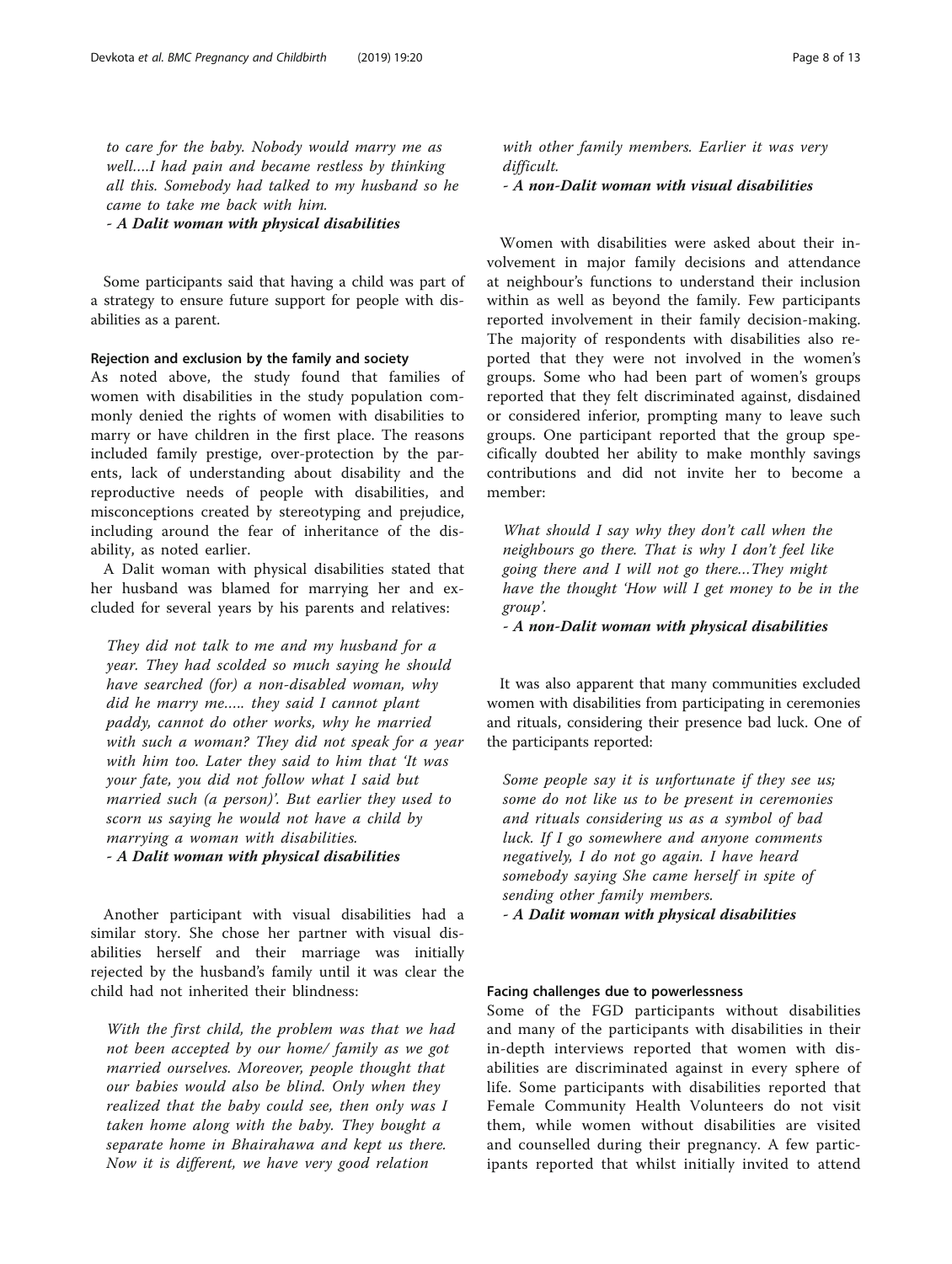women's group meetings, they subsequently felt ignored and their opinions disrespected, prompting them to leave the group.

Importantly, women with disabilities further stated that the discrimination is not only outside but is also within their homes. One participant with a disability described the discrimination she faced from her own family members during her pregnancy and childbirth:

There was so much….I am afraid to talk with anyone about those times, and the discrimination and troubles that I faced. I have to reassure myself and I like to take satisfaction because of my children. Both of us, me and my sister-in-law, delivered at home. Nobody helped me but the entire family cared throughout the 24 h while my sister-in-law gave birth. I was at my maternal home when I gave birth to my son and had good food, but with my daughter, they gave me cheap food.

- A Dalit woman with physical disabilities

Another Dalit woman with physical disabilities reported that she was discriminated against at work by the neighbours due to her disability. She stated that her mother also frequently abused and discriminated against her before her marriage. Her mother continues to do so as she lives close by:

There are two younger sisters, they love me but mother hates me. They are far away, so mother loves them. I am disabled and she does not love me! My leg became weak and my mother used to verbally abuse me; she said that it would be better if I had died.

- A Dalit woman with physical disabilities

An FGD participant described discrimination and exploitation within her own family to a niece with hearing disabilities:

I have a niece who cannot speak well, she got married but people at her home didn't care for her. They thought deaf people should be given leftover food, as she cannot speak for herself. Such is the perspective of people.

## - FGD/Female Community Health Volunteers

The study found that people in the society think that women with disabilities are weak and have no power. Such an environment creates feelings of helplessness

and fear in the minds of women with disabilities. The participants reported many examples of violence, abuse and exploitation by the family members. As one of the study participants noted:

Sometimes I had such feeling. I felt as weak, not able to do anything. Even when people said something good, I felt they were saying it to humiliate. - A non-Dalit woman with visual disabilities

Both Dalit and non-Dalit women with disabilities reported facing challenges in the family and society due to their disability. However, Dalit women with disabilities stated their experience of disparities, exclusion and bad treatments in the society was due more to their disability rather than their lower caste status. A Dalit participant with disabilities expressed her dissatisfaction at being stigmatized and mistreated:

Being disabled is more painful….If I did not have a disability nobody would speak bad or painful words to me…I would not seek support or help from anybody….society would not consider me a symbol of bad luck and I would not be excluded. - A Dalit woman with physical disabilities

Some of the respondents reported that their husband or other family members abused them. One participant reported that her mother frequently abused her verbally and physically due to her disability.

…….helped by my brother-in-law. He has known all about me and my trouble, how I was suffering being scolded and beaten. I could do work and was also doing, but she (mother) used to beat me saying that I was sitting idly and eating, doing nothing. - A Dalit woman with physical disabilities

## Emotional support

Not all respondents reported negative attitudes to women with disabilities. Despite the negative social environment, a number of participants, both in focus group discussions and individual interviews reported that their families and neighbours were supportive and positive toward disabled people. Some disabled women specifically reported that their neighbours were kind, sympathetic and supportive during their pregnancy and encouraged them to go for services. Some also reported that Female Community Health Volunteers visited them at home during their pregnancy.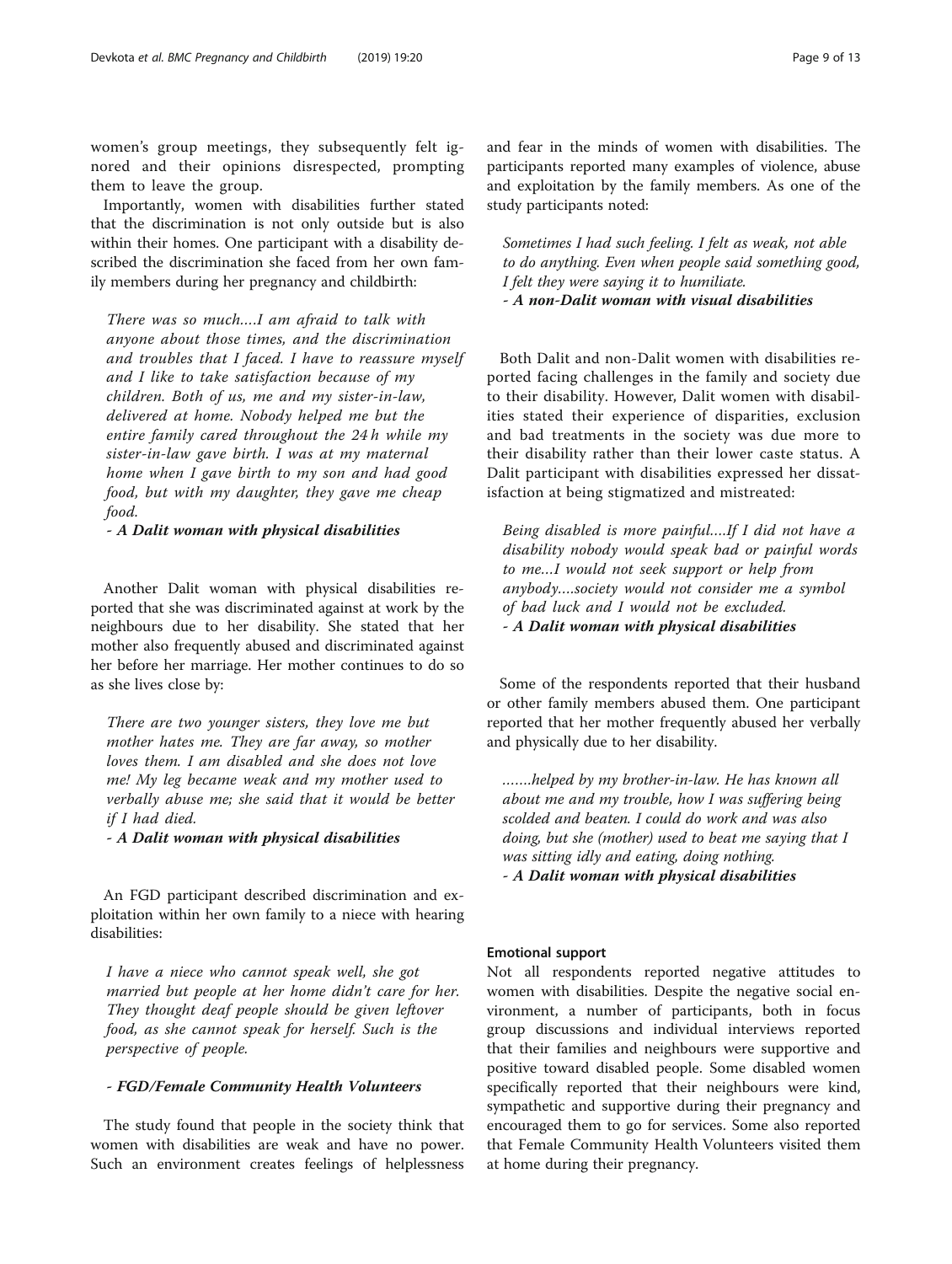As one of the FGD participants stated:

All people will not have the similar thoughts; some views in a negative sense and disgust; some say that she needs help for herself and how she rears the baby and some others show their sympathy. - FGD/Non-Dalit women

**Discussion** 

Findings from this study provide a range of insights from both women with disabilities themselves and from members of the families and communities in which they live. It is interesting to note that the culture and social attitudes towards women with disabilities was often reported as unfavorable, with misconceptions about disability in general indicating that negative social attitude towards disability prevailed in the study district. Findings revealed that many women with disabilities are stigmatized and discriminated against in various forms by society and even within their own families. However, importantly, while exclusion and negative attitudes were commonly reported by and about women with disabilities, the findings were mixed with some women with disabilities as well as some people without disabilities expressing attitudes that are more inclusive.

In relation to the negative attitudes and social behaviours towards women with disabilities, several key issues were identified and despite many people's openly prejudiced views, some degree of "benevolent prejudice" towards pregnant women with disabilities was also common. Issues regularly raised in FGD and interviews included the marriage of women with disabilities, their ability to conceive, give birth and safely raise a baby. Moreover, many respondents with and without disabilities reported anxieties and fears that their impairment would be transmitted to their babies and that pregnancy and childbirth of women with disabilities would be an additional burden for their family.

The study found little exposure to, and insufficient knowledge about disability among participants without disabilities, leading to blanket assertions, which resulted in discrimination, rejection and exclusion of people with disabilities. Many women with disabilities reported that they faced discrimination and humiliation as well as violence from their family members, particularly from their mothers-in-law and husbands. The study reflected more broadly, already established findings that women with disabilities live under various forms of oppression, which includes being denied opportunities and facing rejection, showing that women with disabilities are often not valued in Nepalese society and sometimes have no individual identity beyond that of their disability.

As in other societies around the world, myths, folklore and misconceptions about disability such as 'disabled people are tragic figures that society should pity' [\[30](#page-12-0)–[33\]](#page-12-0), were found commonly among the individuals without disabilities and community health worker groups interviewed. Consistent with this finding, the literature also shows that the negative attitudes more commonly exist among poor and education-poor communities [\[33](#page-12-0)–[36\]](#page-12-0).

Beliefs about disability expressed by the non-disabled participants in this study are also commonly found in the religious and folk beliefs in many traditions including Hinduism, Buddhism and Islam. For example, in India and Nepal, many people believe that disability is a punishment or curse from God. Moreover, people with disabilities are traditionally perceived as inauspicious and are often discouraged from attending religious and wedding functions [[19](#page-12-0), [33](#page-12-0), [34](#page-12-0)]. While Hinduism has as a central tenet the concept of equality, the strong belief in reincarnation is sometimes interpreted to mean that people disabled in this life may have done something wrong in a previous life [[19,](#page-12-0) [33,](#page-12-0) [37](#page-12-0)].

Exclusion was often expressed through patronising attitudes. These were often manifested through people in the community questioning the ability of women with disabilities to exercise their right to make key life decisions around marriage, pregnancy and childbirth. A number of factors such as inadequate knowledge about disability and the needs of people with disabilities, misconceptions and incorrect beliefs, as well as fear of contagion, the inheritance of disability and uncertainty about how to interact with people with disabilities, contributed to this negative attitude. The focus of this particular paper is the question of pregnancy, childbirth and motherhood among women with disabilities who already have one or more children. A linked but important additional question addressed elsewhere [[5\]](#page-11-0) is the access of women with disabilities to contraception and the availability of this access compared to that of their non-disabled peers.

Positive perceptions about the ability of women with disabilities to give birth and rear their children were minority views, however they did exist. And there was strong variation regarding these perceptions by disability type. For example, women with intellectual or mental disabilities were often presumed to pose a greater risk to the child than were women with other types of disability. The families routinely, although not universally, perceived the women with a disability as a burden since they assume this woman would contribute less to family chores and income. Such negative attitudes led to discrimination within families with little or no priority given to the needs of women with disabilities including their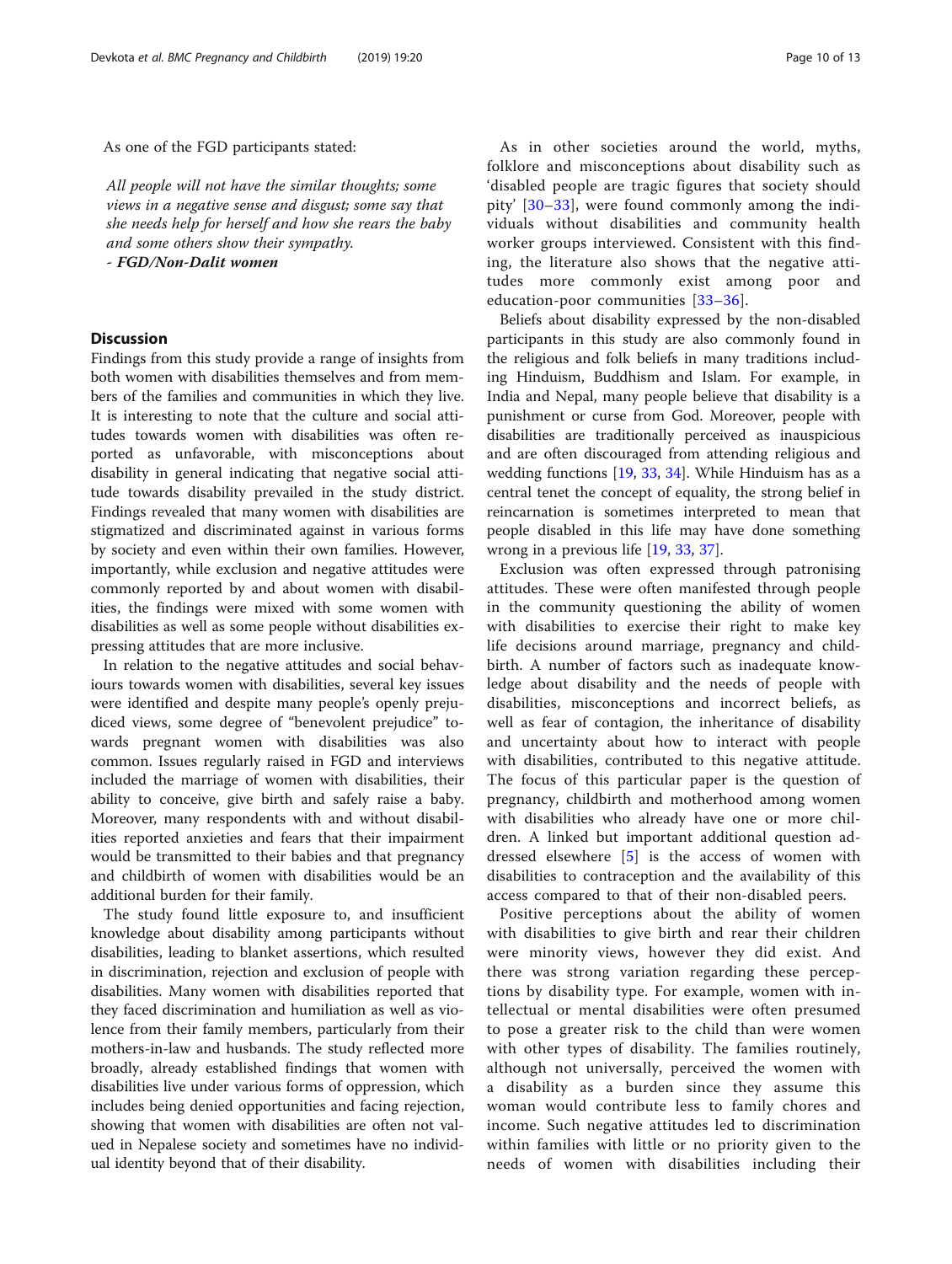treatment, rehabilitation or other essential care required.

Issues related to the ability of women with disabilities to marry and doubts about their ability to give birth and rear children are consistently highlighted by studies conducted in countries such as India and Korea [\[33](#page-12-0), [34](#page-12-0), [38](#page-12-0)–[40](#page-12-0)], however, not all research is consistently negative on this. In contrast to our findings, another Nepali study by Simkhada et al. [[19](#page-12-0)] found positive attitudes towards the rights of women with disabilities to marry and have children. Such contradiction in people's views is not surprising in a multi-cultural society like in Nepal. Moreover, this study looked at different groups with lower educational and awareness levels in a different part of the country than did Simkahada et al.

Significantly, women with disabilities themselves often shared reservations about their ability to successfully marry, become pregnant and raise children. While some had come to understand and appreciate their own ability and had some knowledge of new and changing attitudes regarding the rights and potential of women with disabilities, a number had not been reached by progressive ideas and attitudes regarding people with disabilities.

Evidence shows that negative attitudes towards disability are changing gradually [\[21\]](#page-12-0). This study reflected some of this changing attitude, with respondents reporting some positive attitudes towards people with disabilities, and respondents with disabilities reporting numerous examples of kindness and acceptance. Some of this is also based on individual attitudes and on familiarity with the disability from personal or family experiences. Whilst in this study disabled participants perceived these as positive experiences, it could be argued that these actions were more closely linked to paternalistic caring, rather than reflecting notions of equality and mutuality. However, increased education and levels of awareness among the public, changing socio-cultural contexts, and policy changes including Nepal's ratification of the CRPD and the development and passage of a number of related laws and policies in line with the CRPD, might also be influencing changing public views about women with disabilities.

It is important to note that women with disabilities showed not only vulnerability but a number of strengths. For example, many who felt that their families were unwilling or unable to find them marriage partners had identified and arranged their own marriages, often in the face of considerable opposition. This self-starting approach to marriage, which flies in the face of established custom, is worth a more in-depth discussion than can be provided here, but it is of note. Many disabled women reported wanting a child, deciding to become pregnant and seeking antenatal health care as well as support for childbirth, even though they knew or feared that they would meet with resistance and lack of support by some family, health care providers and members of the surrounding community. There was also an understanding expressed by some women with disabilities and as well as members of the broader community that in a very practical sense, having a child represents long term planning as it guarantees that the disabled woman – as is true for many other women in the community – some security and support in older age.

At the outset of this study, we hypothesized that women who were both disabled and Dalit would be doubly discriminated against. This was based on studies that state women with multiple vulnerabilities may face compounded discriminations [[41\]](#page-12-0). Significantly however, this study found disability far outweighed class as a daily concern. Disabled women, both Dalit and non-Dalit faced similar challenges. Dalit women with disabilities consistently reported that they experienced discrimination due to their disability rather than their lower caste status. Non-Dalit women reported facing barriers in education, social inclusion and family life very similar to those reported by Dalit women. Further studies are needed to explore this intersectional issue in greater depth.

Finally, it is important to note that there was a mix of attitudes throughout the community, based on a range of factors including membership in different ethnic/ minority groups, personal familiarity with disability, education and individual beliefs and temperament. This mix of attitudes in the public arena, even in a remote area, is an interesting finding and one that generates recommendations for policy and practice. There is certainly a need to encourage social policy and information efforts to raise public awareness and improved education and advocacy campaigns to mitigate against misconceptions about disability and promote the sexual and reproductive rights of women with disabilities. But the range of attitudes and beliefs found also offers an important starting point for such efforts – it may be possible to build on the best and most progressive attitudes towards women with disabilities already existing in the community. And such interventions must not only target the general community. Our findings show that many women with disabilities themselves need more information and support as they move forward through pregnancy, childbirth and motherhood.

We acknowledge several limitations associated with this study. The study was a part of a Safe Motherhood Project in Nepal, therefore, the study population was limited to one project district. Additionally, like all qualitative studies, our findings may not be generalizable to other areas with different social and cultural contexts. Furthermore, the views expressed by the participants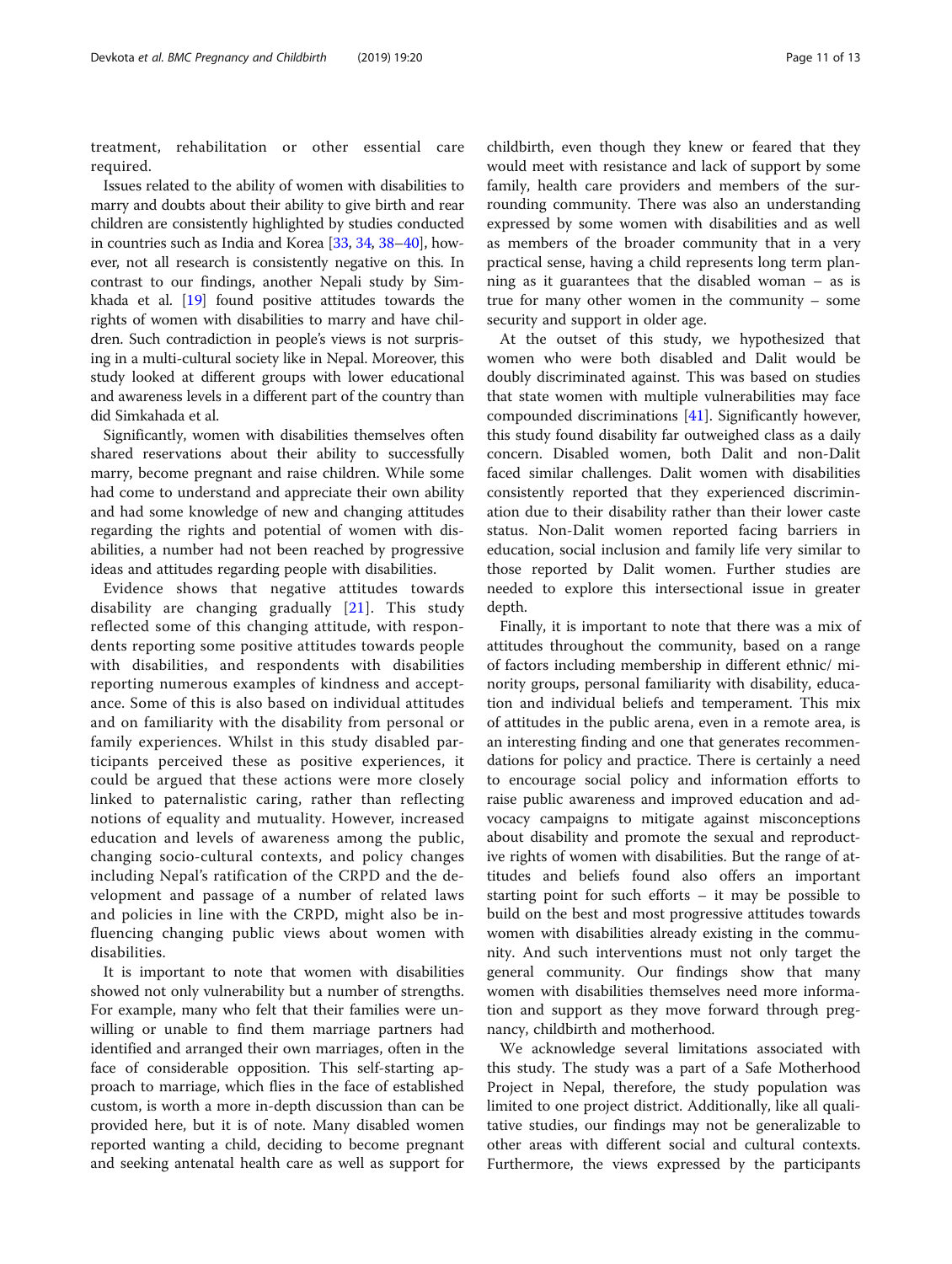<span id="page-11-0"></span>reflect the attitudes towards disability in general rather than specific types of disability.

## Conclusion

Although negative attitudes are prevalent among the public in the study district towards women with disabilities, their marriage, pregnancy and motherhood, we found a range of attitudes related to pregnancy, childhood and motherhood among women in the general public in this area of Nepal. Without doubt, women with disabilities face significant challenges from family and society in every sphere of life due to negative attitudes which reflects inadequate public knowledge and misconceptions about disability, stereotyping and prejudice. Yet there were also a range of positive attitudes expressed by focus group members that warrants further exploration and that could provide a starting point for positive changes in policy and programmes to better support women with disabilities who become pregnant in this region. And finally, it is important to emphasize that disabled women themselves faced a number of significant social and economic challenges, but also showed a range of strengths that must be supported and encouraged.

#### Abbreviations

DPO: Disabled People's Organization; FCHV: Female Community Health Volunteer; FGD: Focus Group Discussion; NHRC: Nepal Health Research Council; UCL: University College London; UNCRPD: United Nation's Convention on the Rights of Persons with Disabilities

#### Acknowledgements

Big Lottery Fund UK through Kidasha in Nepal funded the study. The authors gratefully acknowledge the support and contribution of Kidasha and our colleagues – Janice Miller, Andrew Clarke, Shanti Shrish, Ishwar Mainali and Tanka Shrestha, for the implementation of this study, field work and data analysis. In addition, the authors wish to acknowledge the support provided by Disabled People's Organizations (DPOs) and the local partner, NAMUNA and its staff in Rupandehi. The authors are grateful to the women who shared their views and personal experiences.

#### Funding

Big Lottery Fund UK through Kidasha in Nepal funded this study. The funding body played no role in study design, data collection, analysis or interpretation and writing of the manuscript.

#### Availability of data and materials

The datasets used and/or analysed during the current study are available from the corresponding author upon request.

#### Authors' contribution

HRD conceived, designed and implemented the study in the field. NG and MK contributed to study design, data analysis and interpretation. HRD prepared the manuscript and NG commented and provided her inputs for finalization of manuscript. All authors reviewed and approved the final version of the manuscript.

#### Authors' information

Hridaya Raj Devkota (PhD), Post-Doctoral Fellow, University of California – Berkeley; formerly Programme Manager, Kidasha, Nepal. Email: hridayadevkota@hotmail.com (Corresponding author). Maria Kett (PhD), Assistant Director, Leonard Cheshire Research Centre, Department of Epidemiology and Public Health, University College London (UCL), UK; Email: m.kett@ucl.ac.uk. Nora Groce (PhD), Professor and Leonard

Cheshire Chair, Division of Epidemiology and Public Health, University College London (UCL), UK. Email: nora.groce@ucl.ac.uk

#### Ethics approval and consent to participate

Ethical permission, for this mixed methods study (both qualitative and quantitative data collection efforts) was obtained from the Nepal Health Research Council (NHRC) – Ref. no. 1184 and UCL ethics committee project ID: 5260/001. Verbal and signed consent was obtained from all participants before interviews and discussions were conducted. In all cases, we explained thoroughly that their participation was entirely voluntary and the information obtained will be used for this research only. Confidentiality was maintained throughout the study by using number identifiers on audio recordings, transcripts and interview notes.

#### Consent for publication

Not Applicable

#### Competing interests

The authors declare that they have no competing interests.

## Publisher's Note

Springer Nature remains neutral with regard to jurisdictional claims in published maps and institutional affiliations.

#### Author details

<sup>1</sup>University College London (UCL), 1 - 19 Torrington Place, London WC1E 6BT, UK. <sup>2</sup> Leonard Cheshire Research Centre, Department of Epidemiology and Public Health, University College London (UCL), London, UK. <sup>3</sup>Leonard Cheshire Research Centre, University College London (UCL), London, UK.

#### Received: 23 June 2017 Accepted: 2 January 2019 Published online: 09 January 2019

#### References

- 1. WHO, The World Bank. World report on disability. New York; 2011.
- 2. UN. Convention on the Rights of Persons with Disabilities and Optional Protocol. 2006.
- 3. Hosseinpoor AR, Williams JAS, Gautam J, Posarac A, Officer A, Verdes E, et al. Socioeconomic inequality in disability among adults: a multicountry study using the world health survey. Am J Public Health. 2013;103(7):1278–86.
- 4. Mitra S, Posarac A, Vick B. Disability and poverty in developing countries: a multidimensional study. World Dev. 2013;41(1):1–18. Available from:. [https://](https://doi.org/10.1016/j.worlddev.2012.05.024) [doi.org/10.1016/j.worlddev.2012.05.024](https://doi.org/10.1016/j.worlddev.2012.05.024).
- 5. Devkota HR. Maternal Health Care Service Access to Disabled and Dalit Women in Nepal: University College London (UCL); 2017. Available from: <http://discovery.ucl.ac.uk/1559753/>.
- 6. Arcella S, Curado L, Edwards M, Fingleton M, Kasat V, Lusas CG, et al. A situational analysis of the Sexual and reproductive health of women with disabilities. 2009.
- 7. Alvares L, Case HA, Kronenberger EJ, Ortoleva S, Tosti-vasey JL. Reproductive Health Justice for Women with Disabilities. Cent Women Policy Stud. 2011: 1–15 Available from: [http://www.peacewomen.org/assets/file/Resources/](http://www.peacewomen.org/assets/file/Resources/NGO/reproductivehealthjusticeforwomenwithdisabilities_nowfoundationdisabilityrightsadvisor.pdf) [NGO/reproductivehealthjusticeforwomenwithdisabilities\\_](http://www.peacewomen.org/assets/file/Resources/NGO/reproductivehealthjusticeforwomenwithdisabilities_nowfoundationdisabilityrightsadvisor.pdf) [nowfoundationdisabilityrightsadvisor.pdf](http://www.peacewomen.org/assets/file/Resources/NGO/reproductivehealthjusticeforwomenwithdisabilities_nowfoundationdisabilityrightsadvisor.pdf).
- 8. Shrestha E, Nilsson A. Mainstreaming disability in the new development paradigm: evaluation of Norwegian support to promote the rights of persons with disabilities (Nepal country report); 2012.
- 9. GoN/MoWCSW. National Policy and plan of action on disability. Kathmandu; 2006.
- 10. Dhungana BM. The lives of disabled women in Nepal: vulnerability without support. Disabil Soc. 2006;21(2):133–46 Available from: [https://www.](https://www.tandfonline.com/doi/abs/10.1080/09687590500498051) [tandfonline.com/doi/abs/10.1080/09687590500498051](https://www.tandfonline.com/doi/abs/10.1080/09687590500498051).
- 11. Tarshi. Sexuality and Disability in the Indian Context. New Delhi 110 065; 2010. Available from: [www.tarshi.net/downloads/Sexuality\\_and\\_Disability\\_](http://www.tarshi.net/downloads/Sexuality_and_Disability_in_the_Indian_Context.pdf) [in\\_the\\_Indian\\_Context.pdf](http://www.tarshi.net/downloads/Sexuality_and_Disability_in_the_Indian_Context.pdf)
- 12. Namasivayam A, Osuorah DC, Syed R, Antai D. The role of gender inequities in women's access to reproductive health care : a population-level study of Namibia, Kenya, Nepal, and India. Int J Womens Health. 2012;4:351–64.
- 13. Regmi P, Simkhada P, van Teijlingen E. Sexual and Reproductive Health Status among Young Peoples in Nepal: Opportunities and Barriers for Sexual